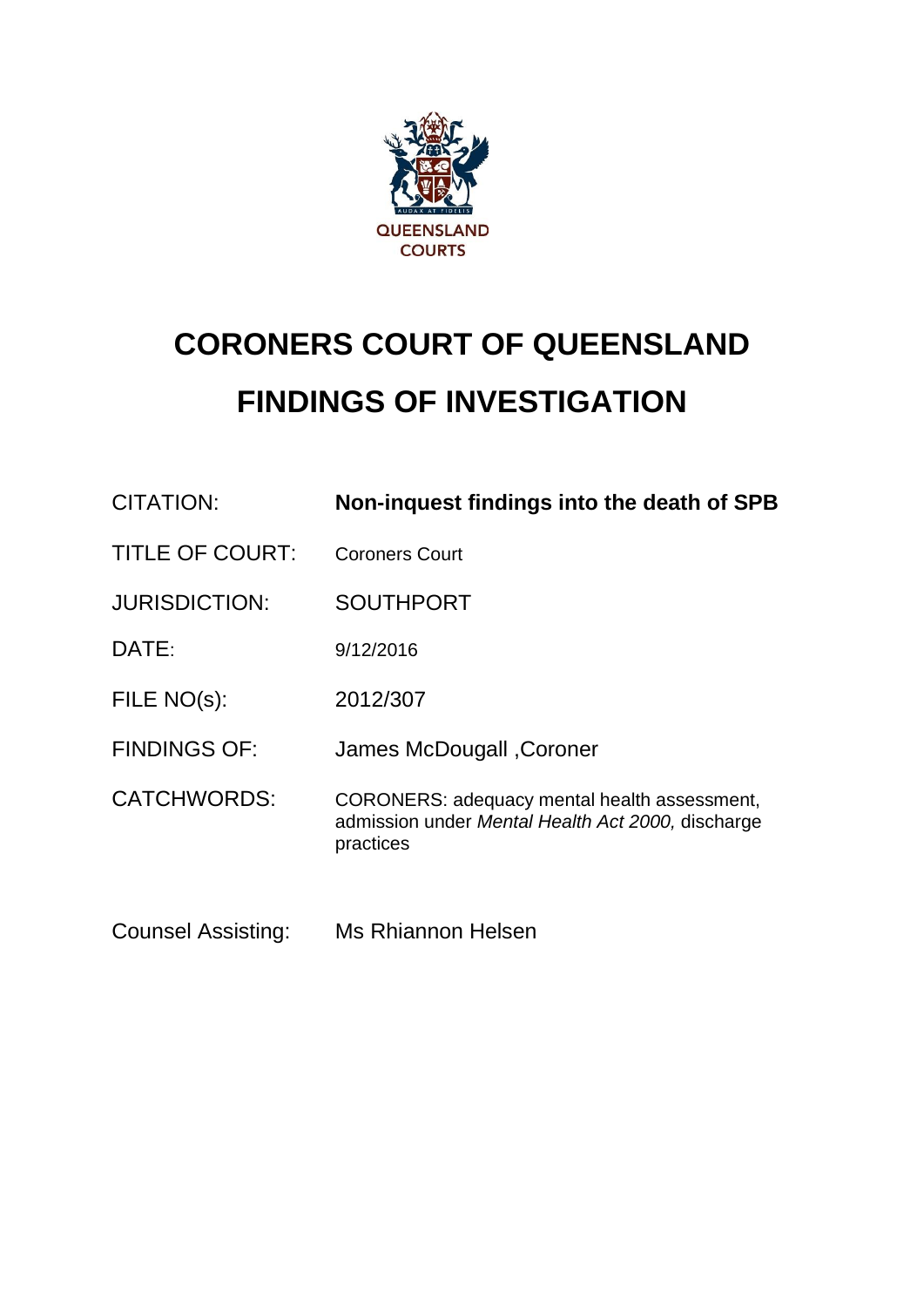# **Table of Contents**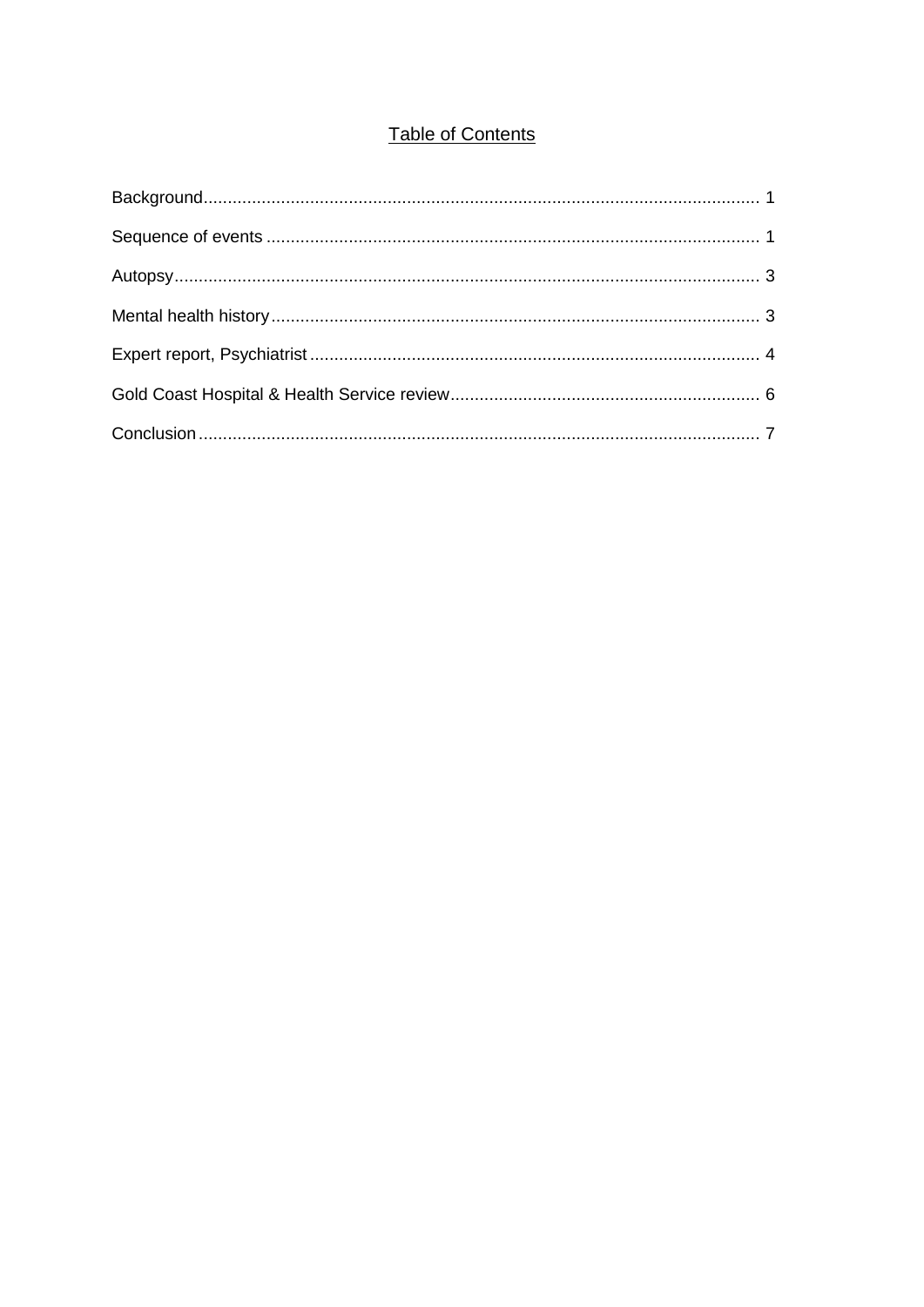## <span id="page-2-0"></span>**Background**

SPB was 36 years of age when he took his own life. He resided with his family at Tugun. He had a significant and long-standing mental health history having been diagnosed with Paranoid Schizophrenia some 15 years before his death. He had received regular psychiatric and medical treatment in the community for his mental illness and poly-substance abuse. SPB also had a history of self-harm and attempted suicide, for which he had previously been hospitalised.

## <span id="page-2-1"></span>**Sequence of events**

On 23 January 2012 at 6:30 pm, Police were asked to attend the B's family residence as SPB was behaving violently towards his Father. SPB had reportedly become aggressive and threatened to kill his Father, before attempting to break down the bedroom door using a broken piece of wood as a weapon.

Upon arrival at the residence, Police found SPB to be intoxicated, behaving erratically, and talking incoherently. He became noticeably agitated upon seeing his Father, and told officers that he needed to kill him in order to stop his Father from killing other people. SPB had also made delusional demands for his Father to buy him and his 'girlfriend' a beach house, and indicated that he would receive insurance money in the event of his Father's death. Senior Constable TC subsequently spoke to SPB's Father, who advised him that he had grave concerns for his son, who was diagnosed with Paranoid Schizophrenia 15 years ago, and was currently experiencing an episode, which was worse than those he had previously. SPB's behaviour had reportedly become increasingly erratic the week leading up to the incident. He confirmed that SPB was a patient of the Currumbin Clinic, and was being treated by Consultant Psychiatrist, Dr MMcD. He requested that SPB remain in the Hospital mental health ward until he could make arrangements to have him admitted to the Currumbin Clinic. He was concerned that SPB was dangerous in his current state.

SPB was handcuffed and placed in a police vehicle awaiting the arrival of Queensland Ambulance Service ('QAS') officers. It was determined that he did not require any medical attention, and as such, he was transported to the Robina Hospital by Police. Upon arrival at the Hospital, Officer TC prepared an Emergency Examination Order ('EEO'). During this time, he was approached by an unknown doctor, who queried why SPB had been brought to the Hospital when he was intoxicated. Officer TC stated that he was of the opinion that SPB was suffering from a mental health episode and needed to be assessed. The doctor argued that, despite having not conducted any assessment, he was of the view that SPB was not mentally ill, just drunk. Nonetheless, Officer TC maintained his view that an EEO needed to be taken out, and continued to do so. He recalls that the doctor left the Hospital a short time after the disagreement, and did not appear to return. Extensive inquiries undertaken during the course of the coronial investigation have been unable to identify the doctor who spoke to Officer TC. Officers remained with SPB who continued to talk incoherently. At 9:33 pm, he was medically assessed by nursing staff for the purpose of being triaged, and provided an alcohol breath test, which produced a reading of 0.179. Officer TC explained to staff that SPB's Father was making arrangements to have him admitted to the Currumbin Clinic in the morning, and had asked for him to remain in the custody of the mental health unit until that time. He recalls a medical officer advising him that they could not guarantee SPB would be held for this period of time. Furthermore, a mental health assessment could not be conducted until SPB was sober. Officer TC asked that SPB's Father be contacted before he was released.

At 10:05 pm, with the assistance of security staff, SPB was moved to a safe room in the mental health area of the Emergency Department. He was monitored by way of 15 minute observations and through CCTV footage. At this time, as the EEO for SPB expired after a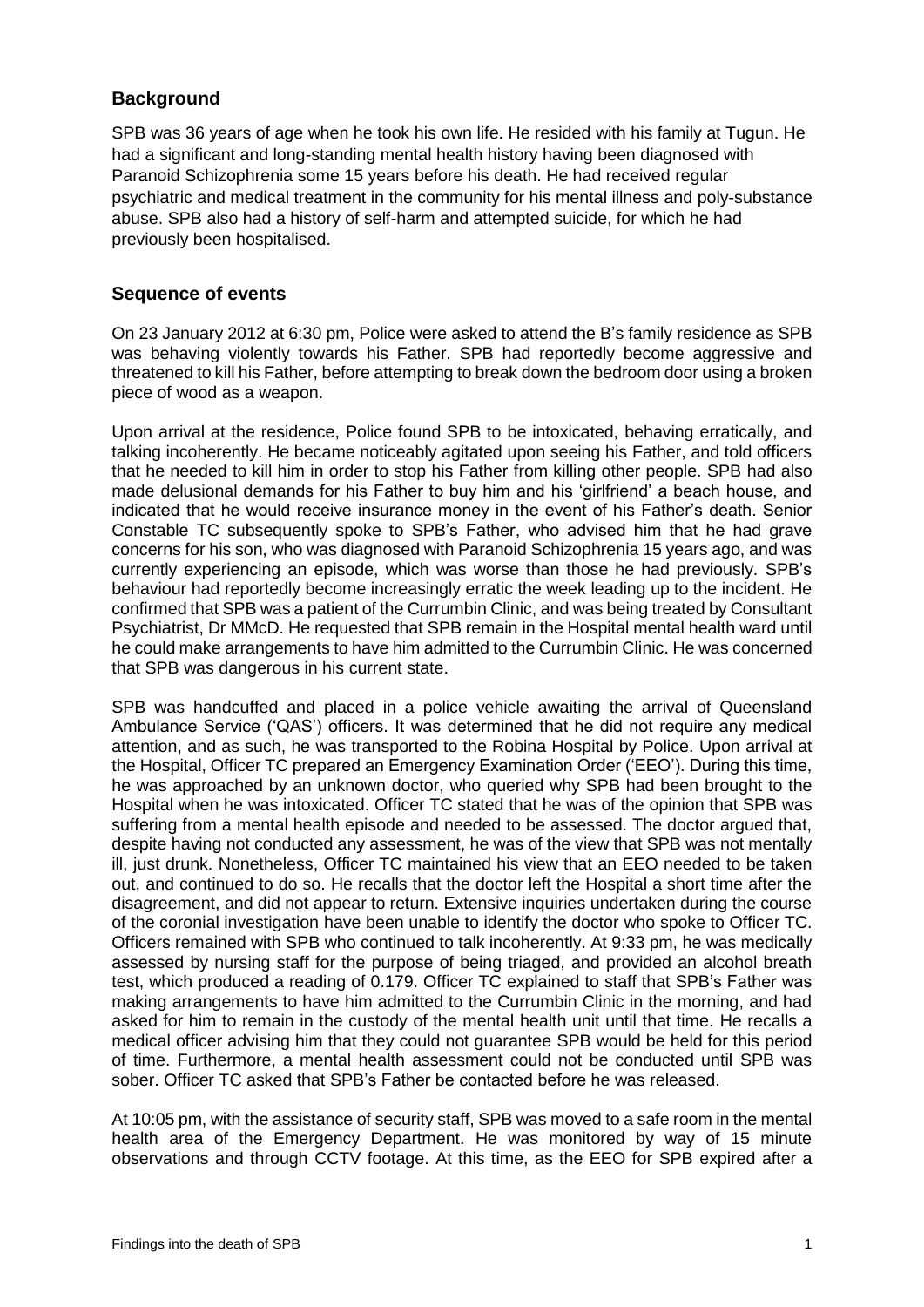period of 6 hours, it was decided that a Request and Recommendation ('R&R') for assessment, pursuant to the *Mental Health Act 2000,* should be instituted.

At 11:00pm, CC, a Clinical Nurse within the Acute Care Team, spoke to SPB's Mother and Father to seek collateral information about his presentation. She states that she was advised that SPB had been 'manic' for the past week, and his behaviour had changed significantly. He was reportedly more irritable, had been waking at unusual times, experienced extended blackouts and started making delusional comments primarily about his Father. It was unknown if SPB had been using illicit and prescription substances, although they suspected that he was regularly using Valium and Tramal. The events preceding SPB's admission to Hospital that evening were discussed. SPB's Mother and Father made it clear that they did not want him discharged home.

Overnight, SPB's demeanour was reportedly settled and co-operative. At 5:40 am, Nurse CC assessed SPB. His blood alcohol level at this time was 0.082. Whilst he was co-operative during the assessment, he reportedly had intermittent eye contact and seemed distracted at times. There was no evidence of psychomotor agitation or retardation. SPB was said to be guarded during the assessment, however, stated that he had been using Valium the previous evening, and had consumed 10 beers. He minimised the level of aggression reported by his Mother and Father, and claimed that it was merely a heated discussion over family finances. He stated that he was remorseful for what had happened, and denied any intent or plan to hurt his Father. During the course of the assessment, SPB did not express any suicidal ideation or any homicidal thoughts. He denied hearing voices, and presented as euthymic. As such, Nurse CC could not identify any acute mental health concerns. It was determined that he should remain overnight, and be reviewed by the Psychiatric Registrar.

At around 8:00 am on 24 January 2012, Psychiatric Registrar, Dr SM, conducted a mental health assessment of SPB. He claims SPB was cooperative, and his speech was normal in rate, tone and rhythm. His mood was said to be euthymic with normal and appropriate mood reactivity. He denied having any persecutory, homicidal or suicidal thoughts, and was reportedly quite remorseful about the events leading up to his presentation at Hospital. He was observed not to be responding to any abnormal perceptions and denied any command hallucinations. Dr SM concluded that there were no acute symptoms indicative of the need for SPB to be admitted. As such, he was discharged with information about temporary accommodation. In terms of follow up treatment, there was a plan to contact SPB again to reassess his mental state and the need for further engagement with the Acute Care Team. SPB's parents and his private treating Psychiatrist were informed as to the above findings.

According to Dr SM, he did not discuss SPB's presentation, assessment and proposed care and treatment with any other medical staff or consultants, as he formed the view that SPB had no acute psychiatric symptoms. He found that SPB's presentation was as a result of his high level of intoxication, which lead to his threatening behaviour. Given SPB had an appointment with Dr MMcD on 27 January 2012, and did not have any acute psychiatric symptoms, which required monitoring or treatment aside from his current medications, Dr SM was of the view that he should be discharged.

According to SPB's Father, he was contacted by staff at around 6:00 am on 24 January 2012, and advised that it was likely SPB would be released following an assessment. He advised that he did not want SPB attending the family residence, and requested that he remain at the Hospital or be discharged to the Currumbin Clinic. At 8:30 am, he was advised that SPB was to be discharged and could be collected from the Hospital.

According to SPB's treating Psychiatrist, Dr MMcD from the Currumbin Clinic, he was contacted by Dr SM on 24 January 2012. He was advised that SPB had an event the previous evening and was intoxicated and violent at home. Dr MMcD expressed the view that SPB required admission under the *Mental Health Act* for the purpose of assessment and risk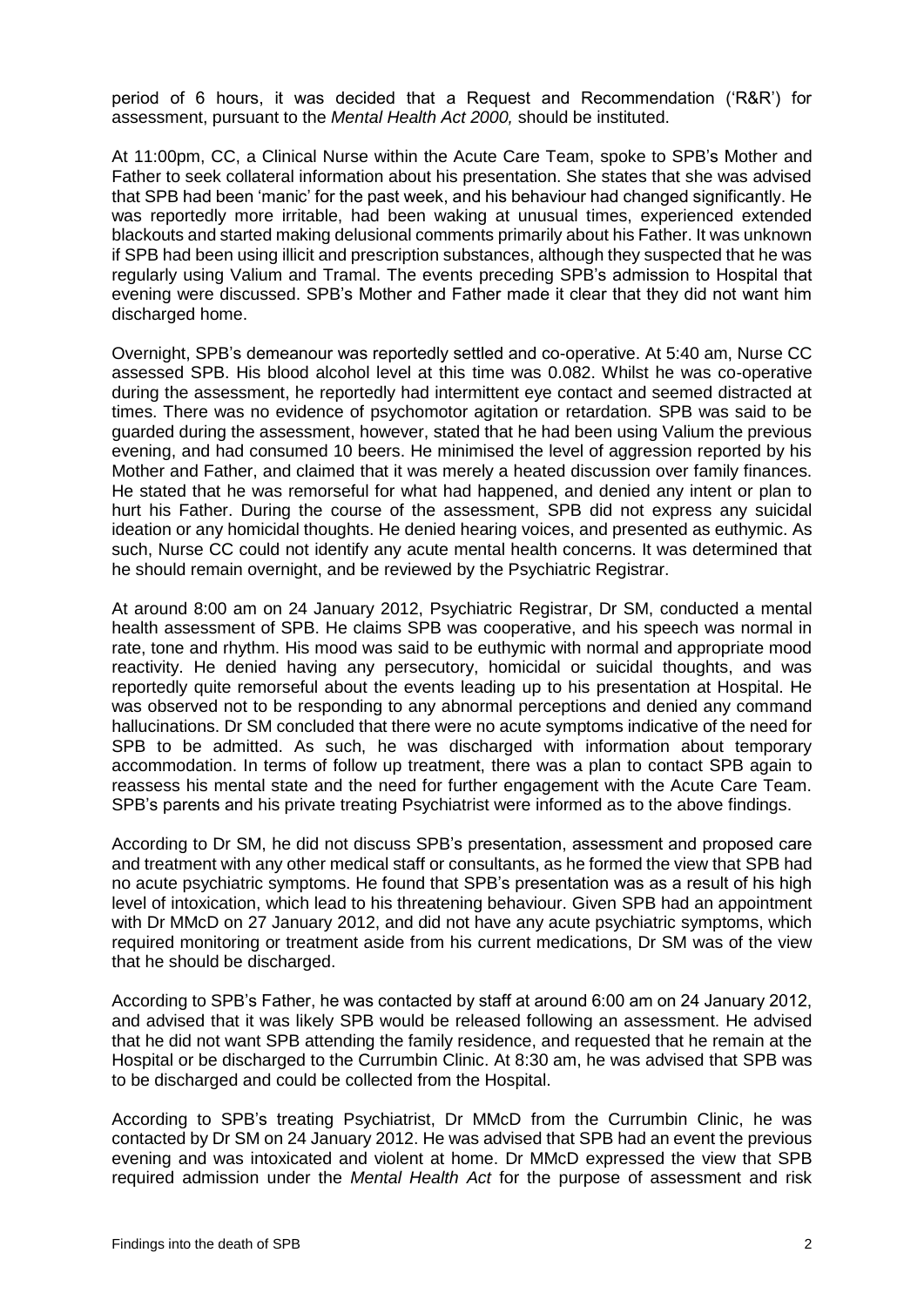management*,* and that it was uncharacteristic for him to behave this way at home. He was informed that SPB was to be released.

At around 10:00 am on 24 January 2012, SPB was discharged from the Hospital and provided with a cab charge voucher by staff, who also called a taxi to collect him. A Gold Coast Cab subsequently picked him up at 9:52am, driving him to Bunnings Warehouse in Burleigh Heads, where SPB purchased a rope. He was subsequently dropped at an address in Currumbin, which is next to Currumbin Wildlife Sanctuary, and a short distance from his family residence.

At around 12:30 pm that day, a staff member leaving Currumbin Wildlife Sanctuary saw SPB hanging from a tree in Alex Griffith Park. Police and the Queensland Ambulance Service ('QAS') were called. He was pronounced deceased at 1:30 pm.

## <span id="page-4-0"></span>**Autopsy**

An external only post-mortem examination was performed by Pathologist, Dr DL on 25 January 2012.

External examination revealed the presence of a rope around the neck with an underlying ligature mark rising from apparent suspension point beneath the right ear. The appearance are consistent with those seen in hanging. Old healed scars, consistent with being selfinflicted, were present on both wrists and forearms.

Toxicological analysis of samples taken at autopsy detected the sedative drug diazepam, and its breakdown products, as well as the anti-psychotic drugs Olanzapine and Zuclopenthixol, all at levels within the reported therapeutic ranges.

The cause of SPB's death was found to be hanging.

#### <span id="page-4-1"></span>**Mental Health History**

SPB had suffered with paranoid Schizophrenia for around 15 years. He had reportedly experienced a number of episodes of psychosis during this time, which caused him to behave erratically and sometimes violently. He also suffered from poly substance abuse, which included amphetamines, cocaine, codeine and benzodiazepine. He was managed by way of high doses of depot medications Zuclopenthixol Decanoate, supported with Olanzapine orally. Since 2004, SPB had been in receipt of a Disability Support Pension.

According to SPB's Father, he had tried to take him own life on a number of occasions. This included attempts to gas himself in the family carport, self-harm and an overdose of medication. As a result, he had been admitted to various Hospitals on a number of occasions as a mental health patient, and for treatment of substance abuse issues.

From 2009, SPB received regular treatment from Consultant Psychiatrist, Dr MMcD from the Currumbin Clinic. Despite being given high doses of psychotropic medication, Dr MMcD noted that SPB continued to live with low grade psychotic phenomena, which took the form of persecutory ideation and sometimes elaborated into broader delusional material, which included themes of surveillance and reference from media sources. At times, SPB could also experience auditory phenomena, which were commentary in command. He also struggled with benzodiazepine dependence during his treatment history. Although attempts to have him slowly withdraw from this drugs were attempted, he would often end up taking more medication when distressed in combination with excessive alcohol use.

In March 2010, SPB was admitted to the Gold Coast Hospital for treatment of self-inflicted wounds to both forearms. He had reportedly been feeling depressed in the weeks beforehand, and after a disagreement with his Mother, had grabbed a knife from the kitchen and gone to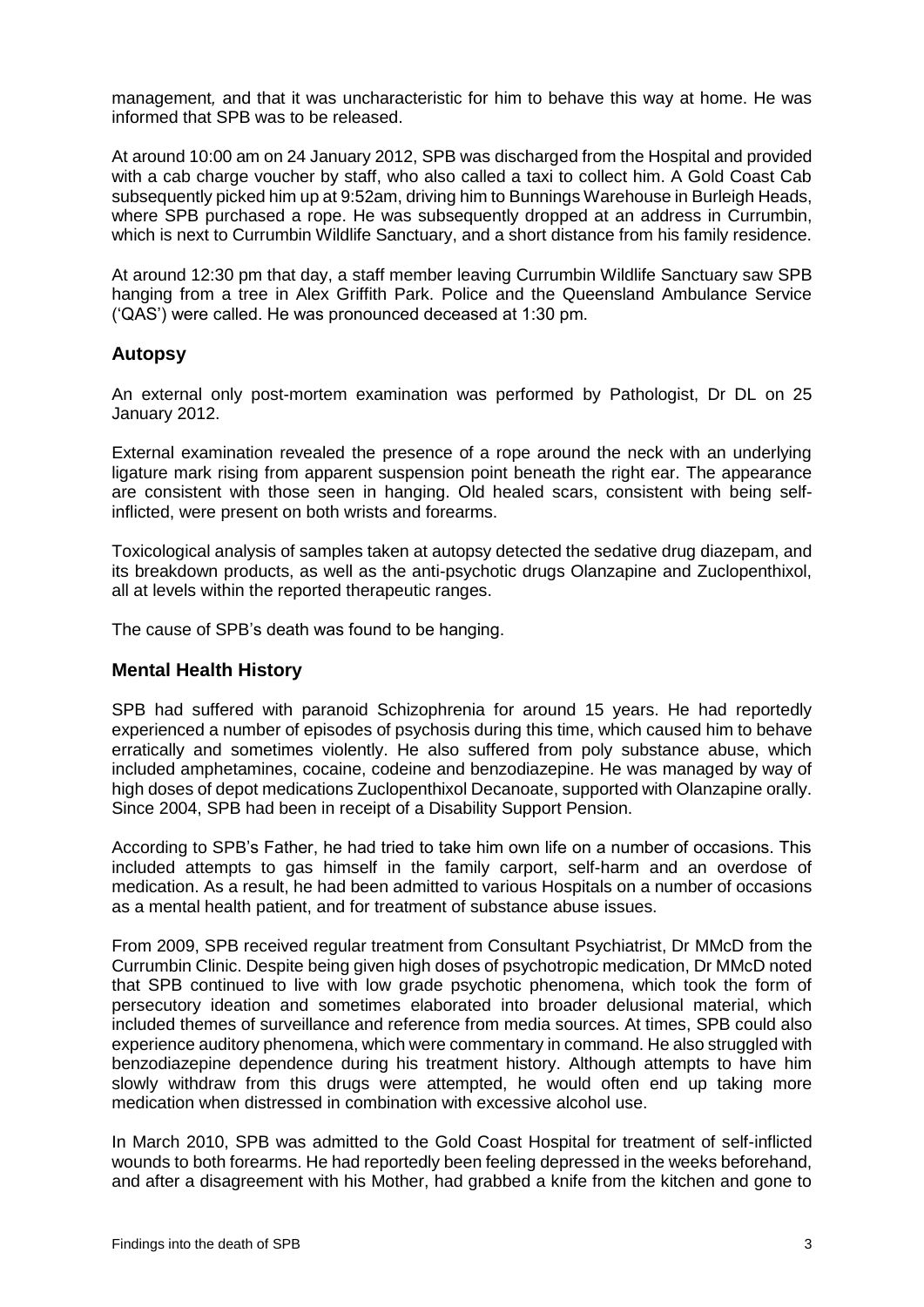the beach where he cut his wrists before walking into the ocean. He subsequently decided he didn't want to die, and drove himself to the John Flynn Hospital for treatment. He was subsequently transferred to the GCH for surgical treatment of his wounds. SPB was discharged with further follow up care to be provided by Dr MMcD at the Currumbin Clinic. It was noted that this impulsive act was likely as a result of his mental illness in combination with ongoing substance abuse.

In February 2011, SPB was admitted to the Gold Coast Hospital following an overdose of 20 Diazepam tablets, 50 Zolpidem tablets, speed and alcohol. He claimed that he was not trying to commit suicide, but rather just wanted to sleep. He was subsequently admitted to the Currumbin Clinic in April 2011 for treatment for a number of weeks.

In November 2011, SPB took an overdose of medication, which was intended to manage strong feelings of anxiety, rather than to end his own life. He attended a 24 hour clinic at this time and was provided with 10 Tramadol 200 mg slow release tablets, which he consumed after drinking 10 alcoholic drinks. SPB subsequently had a seizure and was taken to the Tweed Hospital by his Mother.

Dr MMcD last saw SPB on 16 December 2011. He expressed the view that SPB was approaching a reasonable mental state for his long-term presentation. His psychotic phenomena were not as evident, although he remained in active addiction to alcohol and benzodiazepines.

# <span id="page-5-0"></span>**Expert report, Psychiatrist Dr JP**

On 28 April 2014, Psychiatrist, Dr JP, who is the Medical Director for Metro North Mental Services, provided an expert report in relation to this matter.

Dr JP's response to the questions specifically posed in relation to SPB's admission and discharge from the Robina Hospital in January 2012, are as follows:

> I. *Was the assessment conducted by the Robina Hospital adequate and appropriate, particularly in relation to the documentation around commencing the Request and Recommendation for Assessment, and subsequently ceasing both assessment provisions?*

Dr JP notes that upon presentation to the emergency department of the Robina Hospital, SPB was briefly triaged and clinically examined by Nurse LJ. There are no records to suggest that he was assessed by emergency department medical staff. Dr JP expressed significant concern about the initial assessment of SPB by the emergency department staff, who was triaged as a Category 4 patient. Dr JP is of the view that such a categorisation, which applies to mental health patients who are cooperative and 'semi-urgent', was a 'significant underestimate' of his needs. Dr JP does acknowledge, however, that the assignment of triage categories is outside her area of expertise.

Dr JP confirms that the actions taken by staff in seeking a Request and Recommendation for Assessment, just within the 6 hours stipulated for an EEO, was reasonable, given SPB's intoxication and recent mental health history.

In relation to the assessment undertaken by Nurse CC at 5:00am on 24 January 2012, Dr JP notes that SPB's mental state, as recorded, suggests that he was possibly minimising his symptoms. She highlights that in order to effectively determine a diagnosis and appropriate treatment by way of an assessment of a patient pursuant to the *Mental Health Act,* it is necessary to weigh up all of the information available, not just the patient's presentation at the time of interview. Dr JP is of the view that SPB's mental state, in combination with his history from his family, was highly suggestive that he was acutely psychotic for the week prior to his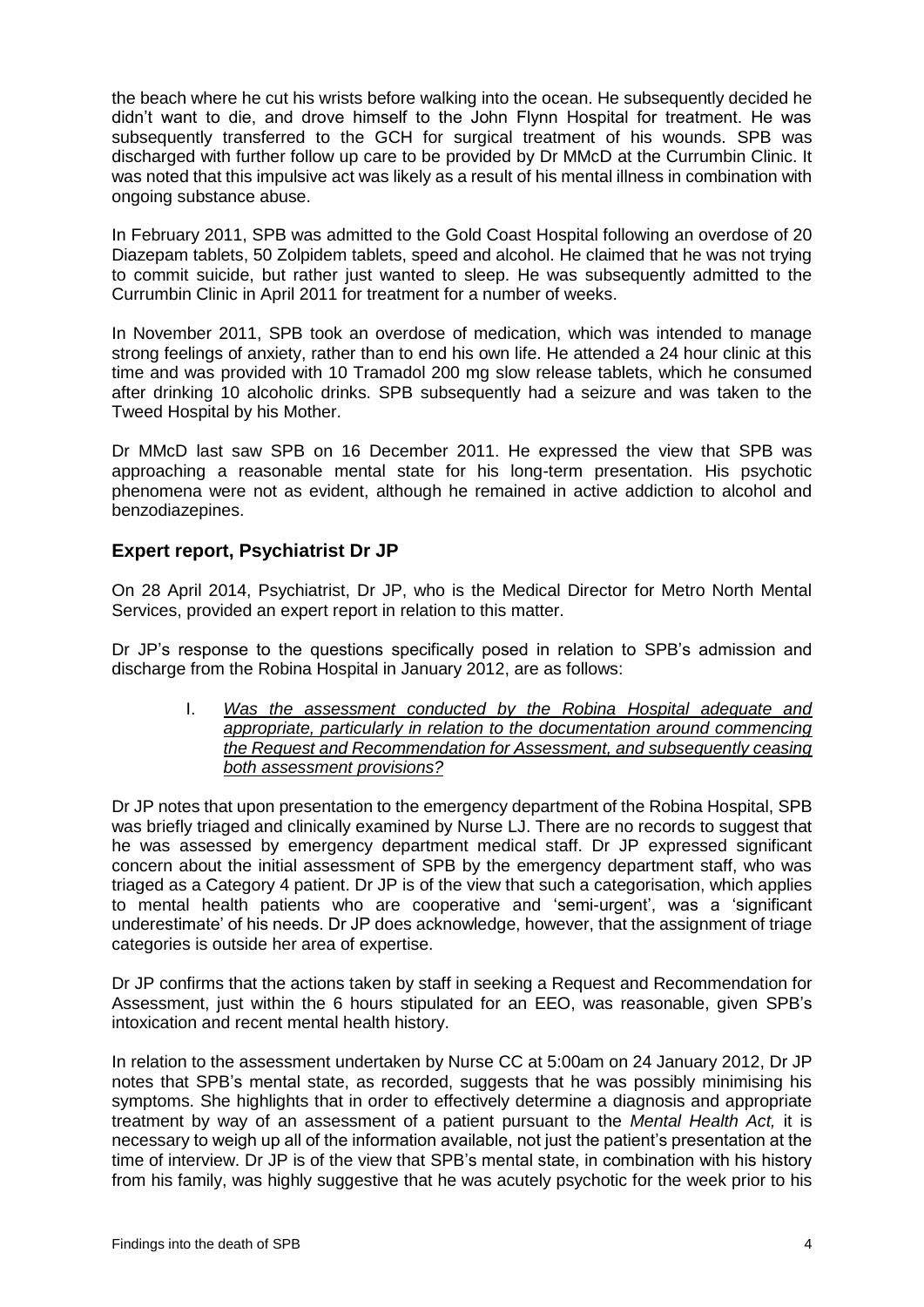presentation to hospital. In this case, Dr JP notes that a better explanation as to SPB's aggression was that his consumption of alcohol had a disinhibiting effect, which resulted in him acting on his psychotic symptoms.

Dr JP concluded that the assessment conducted by the Robina Hospital staff of SPB was adequate, she notes, however, that there was insufficient and inadequate formulation of the findings. Nurse CC made the diagnosis of alcohol misuse and intoxication, noting that SPB had Schizophrenia, which was historically drug induced, and that he was currently denying acute psychosis. Dr JP notes that Nurse CC's dismissal of SPB's history of Schizophrenia as due to drug use was not supported on the information documented. Furthermore, a patient's denial of psychotic symptoms is not a sufficient basis to refute that the patient is actually psychotic, particularly in SPB's case, where he was reportedly guarded and had deteriorated over the period of a week. Dr JP notes that this diagnosis seems to have guided SPB's subsequent management, which was based only on a cross sectional assessment that appears to have taken precedence over the collateral information from his family, his history of schizophrenia, and ongoing prescription of high dose antipsychotic medication. Dr JP is of the view that Nurse CC and Dr SM did not give sufficient credence to the collateral information provided by SPB's parents, particularly in relation to the risk he posed to others, and the possibility of serious mental or physical deterioration. Furthermore, Dr SM's explanation as to the basis for SPB's presentation as one based in psychodynamic theory of parental envy, poor coping skills, acting out defences and unwillingness to take personal responsibility, was not sufficiently supported by the information available.

Dr JP noted that the decision to remove an involuntary assessment order should be based on the patient no longer meeting the criteria, and neither Nurse CC nor Dr SM demonstrated a sufficient basis to support the removal in SPB's case.

II. *Was the treatment provided sufficient given SPB's mental history and presentation on that date and on the following date when released? And, given SPB's medical and psychiatric history, was it appropriate for the Robina Hospital to release him on 24th January 2012?*

Dr JP notes that SPB's history of Schizophrenia and the information from his family about his behaviour in the week before the incident, suggests that he had a relapse in psychosis. The cause of this relapse was not clear. She is of the view that there was sufficient information in the medical chart, from police and his family to determine that SPB was suffering from a relapse in his psychotic illness and was acting on his psychotic beliefs. Generally, in such a situation, admission to hospital would be warranted to allow for further assessments to be undertaken in an environment where substance use, adherence and psychological stressors were more readily controlled. This assessment would then allow for the most appropriate treatment to be determined. Dr JP notes that in this case, there does not appear to have been any consideration of admitting SPB in order to further explore the situation.

In Dr JP's opinion, the decision to discharge SPB should not have occurred without discussion and guidance from the Consultant Psychiatrist on call. She notes her surprise that SPB was discharged in light of the requests for admission made by his Mother and Father and treating Psychiatrist.

III. *Was the risk management plan and follow up arrangements formulated by the Robina Hospital adequate and appropriate in the circumstances? Was the communication of the matter sufficient?* 

Dr JP is of the view that SPB's risk management plan was inadequate as the risks had not been clearly elucidated prior to his discharge. She notes that when considering discharging a patient from the emergency department after being brought in by police or ambulance, good clinical practice is to obtain the agreement and support of his carers, in this case SPB's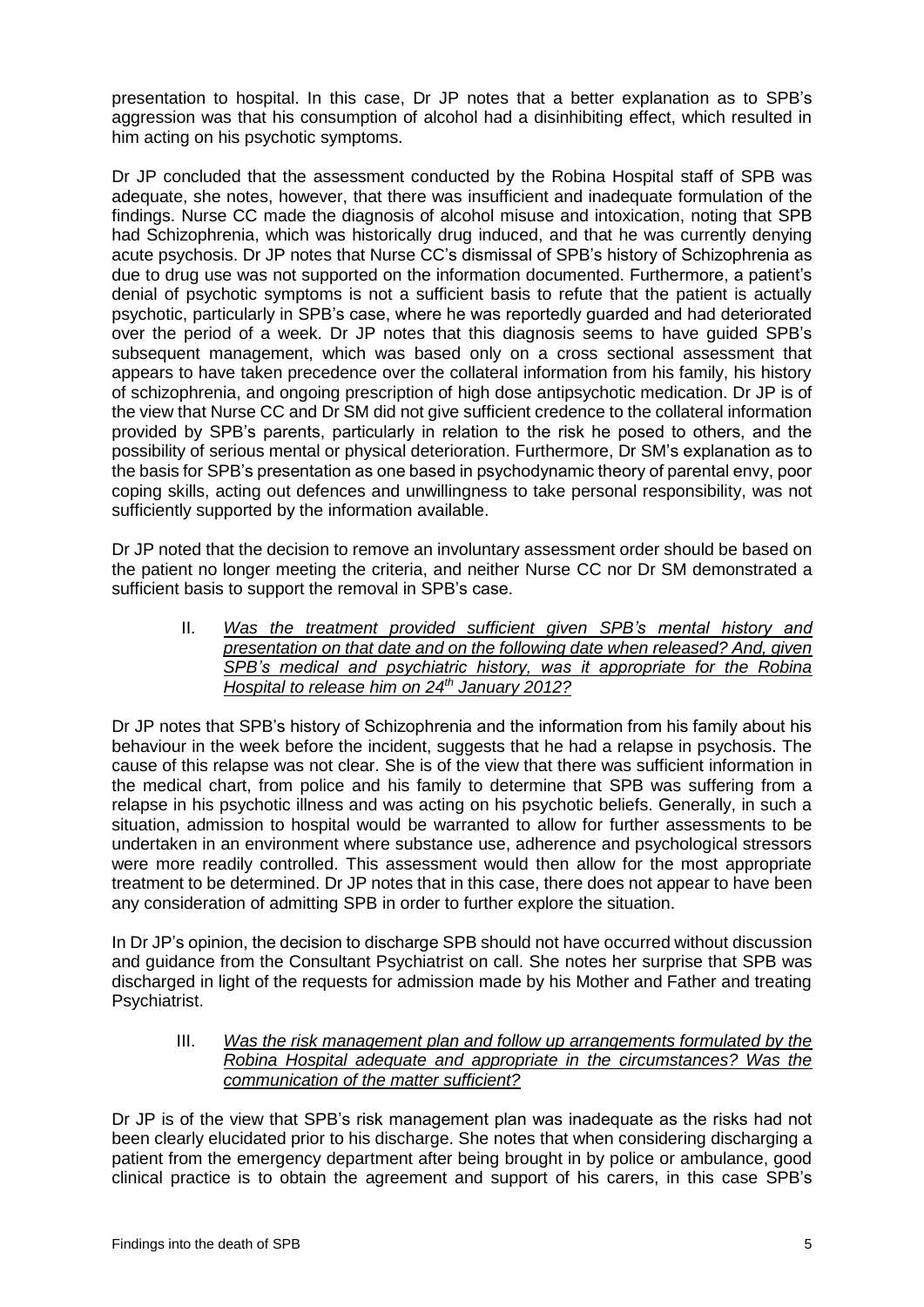parents, and his private Psychiatrist. Dr JP is of the view that the actions taken in this case, particularly the plan to discharge SPB to an unknown friend's residence, was not adequate management given the recent acute crisis. Relevantly, despite these shortcomings in the formulation and subsequent management, Dr JP stated that there was little indication that SPB was at acute or imminent risk of suicide. The greater risk appeared to be the aggression towards his Father and further deterioration of his mental state in the absence of definitive treatment.

## IV. *Any other issues you believe are relevant to the investigation?*

Dr JP notes that whilst there were deficiencies in the assessment and subsequent management of SPB, it is not possible to suggest that a more detailed and thorough assessment involving the Consultant Psychiatrist would have detected the elevated risk of suicide in this case. As such, whilst it is possible that had SPB been admitted to hospital on 24 January 2012, he may not have suicided, it should be noted that suicide is also more likely during admission or shortly after discharge.

# <span id="page-7-0"></span>**Gold Coast Hospital and Health Services review**

Following SPB's death, the Gold Coast Health Service District ('GCHD') conducted a Human Error and Patient Safety ('HEAPS') review of the circumstances surrounding his admission and discharge from the Robina Hospital shortly prior to his death.

As a result of this comprehensive review, the following recommendations were made:

a. Prior to the EEO being revoked, SPB was placed on a Request and Recommendation to allow further time for clinical staff to assess him and consider whether he required admission under an Involuntary Treatment Order or whether he could be discharged.

*It was recommended that Registrars make contact with Consultant Psychiatrists to discuss decision making process when patient/clients on EEO, including cases where the EEO progresses to a Request and Recommendation order; and when Request and Recommendation orders are ceased in the Emergency Department.*

b. Although collateral information was obtained from SPB's family, it is not clear whether the information provided by his private Psychiatrist was received prior to the development of the discharge plan and SPB's discharge from the Emergency Department.

#### *The importance for clinicians to ensure that all relevant collateral information was received prior to a client's discharge from the Emergency Department where practicable was reiterated. Details of the communication/collateral information and barriers must be clearly documented in the patient/client medical record.*

These recommendations were endorsed by the Gold Coast Hospital and Health Services ('GCHHS') and implemented by way of the introduction of new procedure PRO1485, titled *'Discharge from Mental Health Community Teams'* ('the Procedure')*.* The Procedure, which was introduced in July 2015, is mandatory, and applies to all of the GCHHS MHSS Community Mental Health Teams.

Relevantly, the Procedure specifically stipulates the following measures:

 *Section 3 - Procedure for discharge:* It was noted that involving consumers, their families and or carers in discharge planning was an essential element of successful consumer outcomes. At section 3.1.1. states that, *'It is imperative*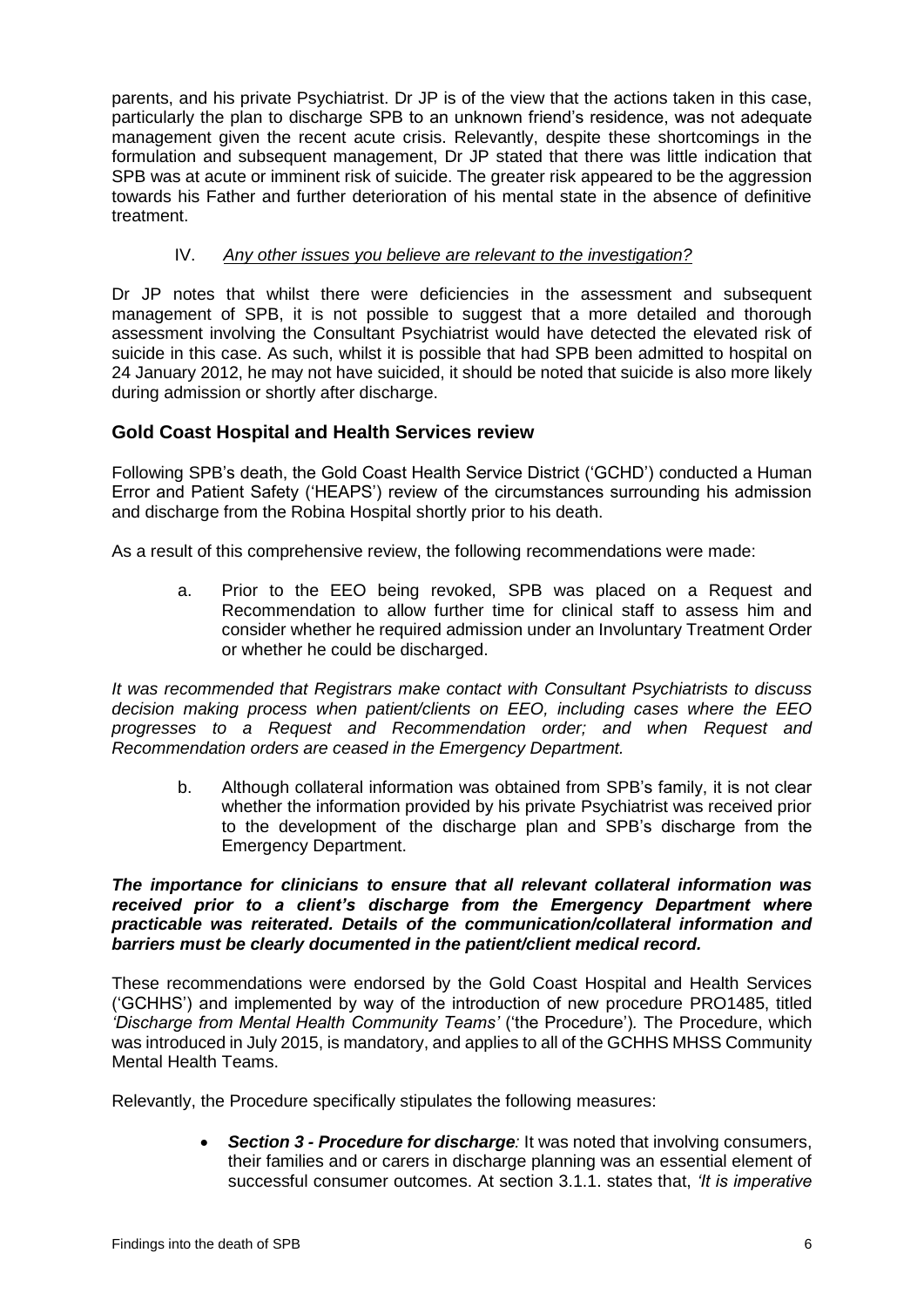*that discharge be planned in partnership with the consumer, family carer, (where feasible) relevant Primary Health Care and other Mental Health Care providers and that the consumer, families, carers and health care providers are informed of the process of re-entry into the service…'*

- *Section 3.1.2 – Risk Management and Discharge planning:* Risk management planning is an essential component of a safe and successful discharge of the consumer. Section 3.1.3, which relates to Clinical decision making in relation to discharge, notes that *'All discharges from Mental Health Community Teams where ever possible should be subject to a multidisciplinary team review including a consultant psychiatrist and the allocated case manager/care co-ordinator. Additionally, all community continuing care teams' clinical case reviews should be confirmed with the treating psychiatrist'.*
- *Section 3.1.5 – Discharge Planning Documentation:* The procedure requires that discharge planning documentation is to be completed utilising CIMHA *Case Review* Form and the *End of Episode/Discharge Summary* form if discharging from a community mental health team, and CIMHA Progress note if discharging from ACT. Section 3.1.6 stipulates that discharge plans include, but are not limited to, reasons for discharge, clear discharge plan including the mental status of the consumer, a risk management plan, progress whilst under the care of the Team, current and previous medications, links with private providers, a copy of the plan and capacity assessment.
- *Section 3.2.2- ACT ED discharges* are required a minimum, prior to leaving the emergency department, to have also been:
	- o *Discussed with a mental health* –Consultant Psychiatrist if:
		- The consumer presented to ED on an EEO/ including an EEO that lapsed. *The procedure specifically states that all clients under an EEO need to be discussed with a Consultant, even if the EEO has lapsed prior to the client being assessed.*
		- Consumer was on a forensic order.
		- Consumer on a Request and Recommendation.
		- Consumers presented to ED following significant attempts at Self harm/suicide.
		- **Consumers presenting frequently to the ED.**
		- **Consumers felt to be at high risk or overly complex.**

Additionally, Mental Health Registrars are required to discuss consumers who present to the Emergency Department with a Consultant Psychiatrist if (i) they are a First year Mental Health Registrar; or (ii) Second year Registrar.

#### <span id="page-8-0"></span>**Conclusion**

SPB was 36 years of age when he took his own life by way of hanging. He had a significant mental health history, having been diagnosed with Paranoid Schizophrenia 15 years prior to his death. He had received ongoing and regular psychiatric and medical treatment for his